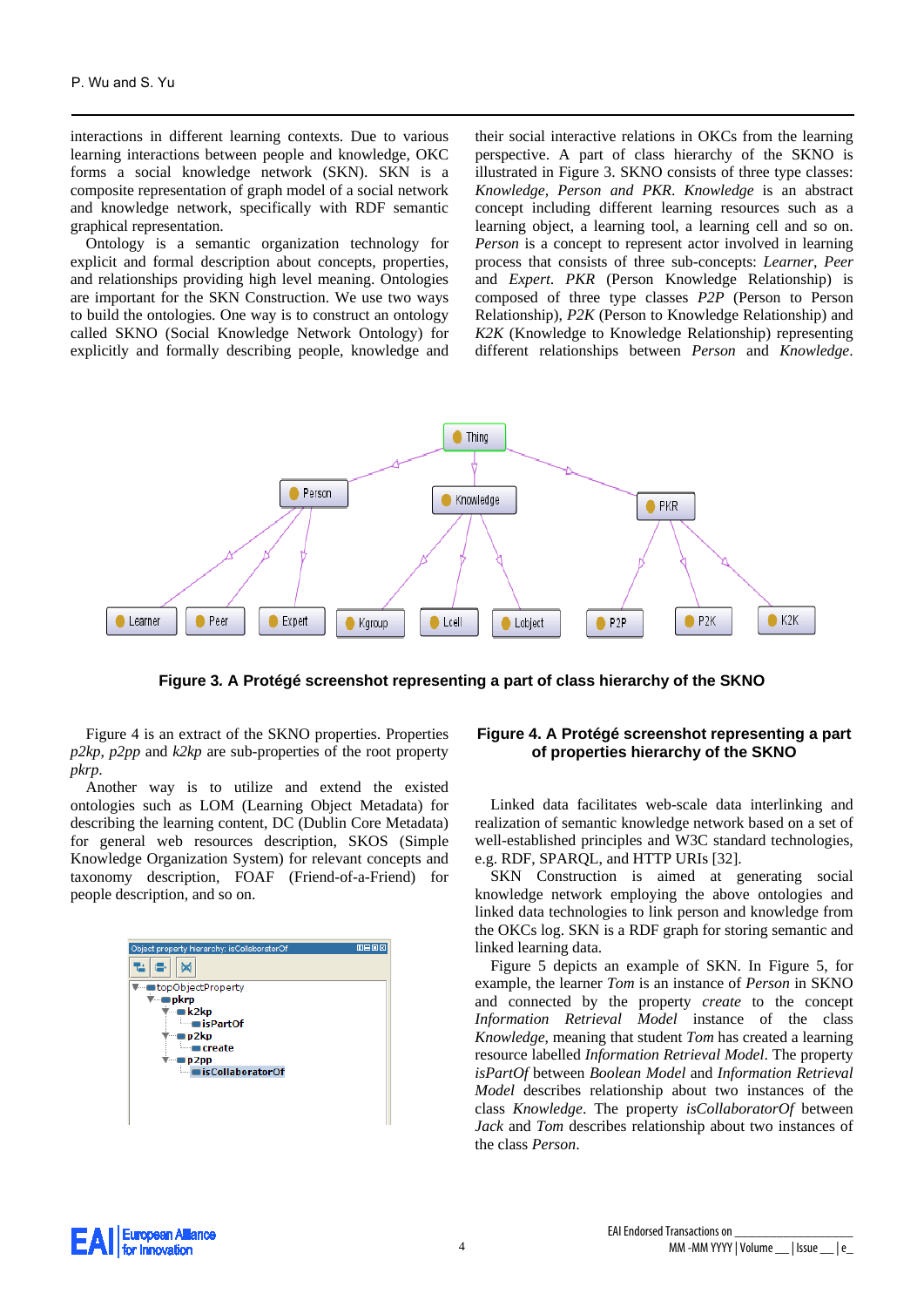

**Figure 5***.* **An example of SKN**

Figure 6 depicts part of serialization of the example SKN in Resource Description Framework (RDF/XML). In Figure 6, *Ontology\_Model, Boolean\_Model, Probality\_Model, Vector\_Space\_Model* and *Information\_Retrieval\_Model are* instances of the class *Knowledge* while *Alice, Tom and Jack are* instances of the class *Person*.

|                                               | <owl:namedindividual rdf:about="&amp;skno;Alice"></owl:namedindividual>                       |  |  |
|-----------------------------------------------|-----------------------------------------------------------------------------------------------|--|--|
|                                               | <rdf:type rdf:resource="&amp;skno;Person"></rdf:type>                                         |  |  |
|                                               | <create rdf:resource="&amp;skno;Ontology Model"></create>                                     |  |  |
|                                               | <iscollaboratorof rdf:resource="&amp;skno;Tom"></iscollaboratorof>                            |  |  |
|                                               |                                                                                               |  |  |
|                                               | <owl:namedindividual rdf:about="&amp;skno;Boolean Model"></owl:namedindividual>               |  |  |
|                                               | <rdf:type rdf:resource="&amp;skno;Knowledge"></rdf:type>                                      |  |  |
|                                               | <ispartof rdf:resource="&amp;skno;Information Retrieval Model"></ispartof>                    |  |  |
|                                               |                                                                                               |  |  |
|                                               | <owl:namedindividual rdf:about="&amp;skno;Information Retrieval Model"></owl:namedindividual> |  |  |
|                                               | <rdf:type rdf:resource="&amp;skno;Knowledge"></rdf:type>                                      |  |  |
|                                               |                                                                                               |  |  |
|                                               | <owl:namedindividual rdf:about="&amp;skno;Jack"></owl:namedindividual>                        |  |  |
|                                               | <rdf:type rdf:resource="&amp;skno;Person"></rdf:type>                                         |  |  |
|                                               | <create rdf:resource="&amp;skno;Boolean Model"></create>                                      |  |  |
|                                               | <iscollaboratorof rdf:resource="&amp;skno:Tom"></iscollaboratorof>                            |  |  |
|                                               |                                                                                               |  |  |
|                                               | <owl:namedindividual rdf:about="&amp;skno;Ontology Model"></owl:namedindividual>              |  |  |
|                                               | <rdf:type rdf:resource="&amp;skno;Knowledge"></rdf:type>                                      |  |  |
|                                               | <ispartof rdf:resource="&amp;skno;Information Retrieval Model"></ispartof>                    |  |  |
|                                               |                                                                                               |  |  |
|                                               | <owl:namedindividual rdf:about="&amp;skno;Probality Model"></owl:namedindividual>             |  |  |
|                                               | <rdf:type rdf:resource="&amp;skno;Knowledge"></rdf:type>                                      |  |  |
|                                               | <ispartof rdf:resource="&amp;skno; Information Retrieval Model"></ispartof>                   |  |  |
|                                               |                                                                                               |  |  |
|                                               | <owl:namedindividual rdf:about="&amp;skno;Tom"></owl:namedindividual>                         |  |  |
|                                               | <rdf:type rdf:resource="&amp;skno;Person"></rdf:type>                                         |  |  |
|                                               | <create rdf:resource="&amp;skno;Information Retrieval Model"></create>                        |  |  |
|                                               | <create rdf:resource="&amp;skno;Probality Model"></create>                                    |  |  |
|                                               | <create rdf:resource="&amp;skno;Vector Space Model"></create>                                 |  |  |
|                                               |                                                                                               |  |  |
| Figure 6. Serialization of the example of SKN |                                                                                               |  |  |
|                                               |                                                                                               |  |  |

## 5.2. RPs Generator

The representation of Right Persons (RPs) is the core function of the RPs Generator. In OKCs, person as an entity has many characteristics from what learning can offer. From the perspective of knowledge, RPs should have the higher degree of correlation in the specific domain knowledge. From the perspective of knowledge quality, RPs should have the higher degree of knowledge authority. Meanwhile, the availability and reputation of the RPs are the important factors for learners. The usability of the RPs is also the important characteristic. These characteristics are key factors that play the core role in the representation of RPs.

Taking into consideration of the above five characteristics of the RPs, we define five parameters (as shown in Table 2), to represent RPs including knowledgerelated degree (KRD), knowledge-authority degree (KAD), social reputation degree (SRD), community availability degree (CAD), and community usability degree (CUD). According to five parameters model of RPs representation, five two-dimensional matrixes (KRD matrix, KAD matrix, SRD matrix, CAD matrix and CUD matrix) are created to represent RPs and relationships between RPs and knowledge.

## Table 2. Five parameters definition

| Number | Parameter  | Description                   |
|--------|------------|-------------------------------|
|        | KRD        | knowledge-related degree      |
|        | KAD        | knowledge-authority degree    |
| 3      | <b>SRD</b> | social reputation degree      |
|        | CAD        | community availability degree |
| 5      | חו ו:      | community usability degree    |